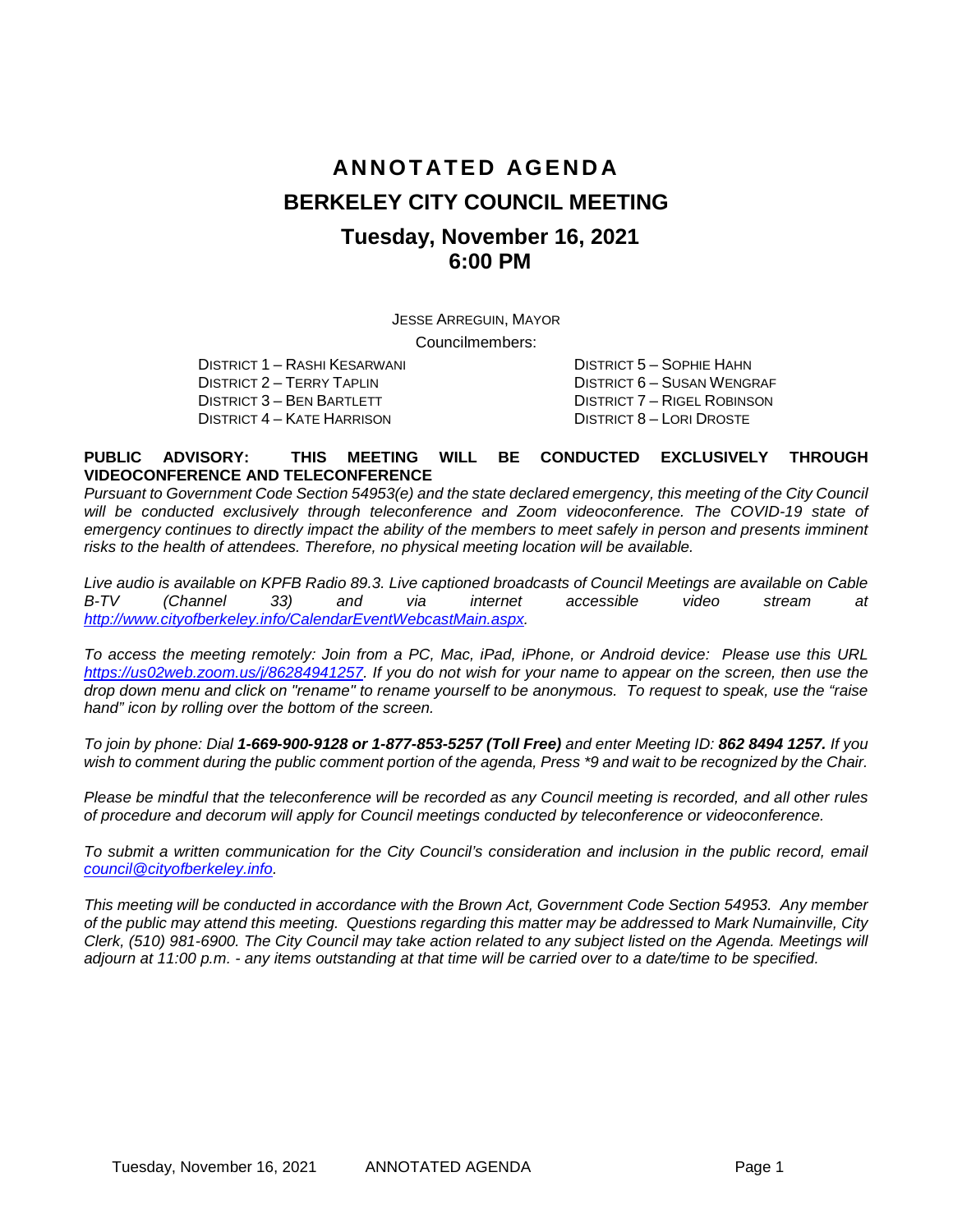### **Preliminary Matters**

#### **Report from Closed Session**

The City Council met in closed session to discuss leases for three tenants in Marina. No final action was taken.

- **Roll Call:** 6:04 p.m.
- **Present:** Taplin, Bartlett, Harrison, Hahn, Wengraf, Robinson, Droste, Arreguin
- Absent: Kesarwani

#### **Ceremonial Matters:**

1. Presentation: Study to Achieve Equity in City Contracting - "Berkeley Inclusion in Opportunity Index"

#### **City Manager Comments:**

The City Manager provided an update on the recruitment for the Police Chief and an update on the Homeless Response Team.

#### **Public Comment on Non-Agenda Matters:** 10 speakers.

### **Consent Calendar**

**Public Comment on Consent Calendar and Information Items Only:** 17 speakers.

**Action:** M/S/C (Arreguin/Wengraf) to adopt the Consent Calendar in one motion except as indicated. **Vote:** All Ayes.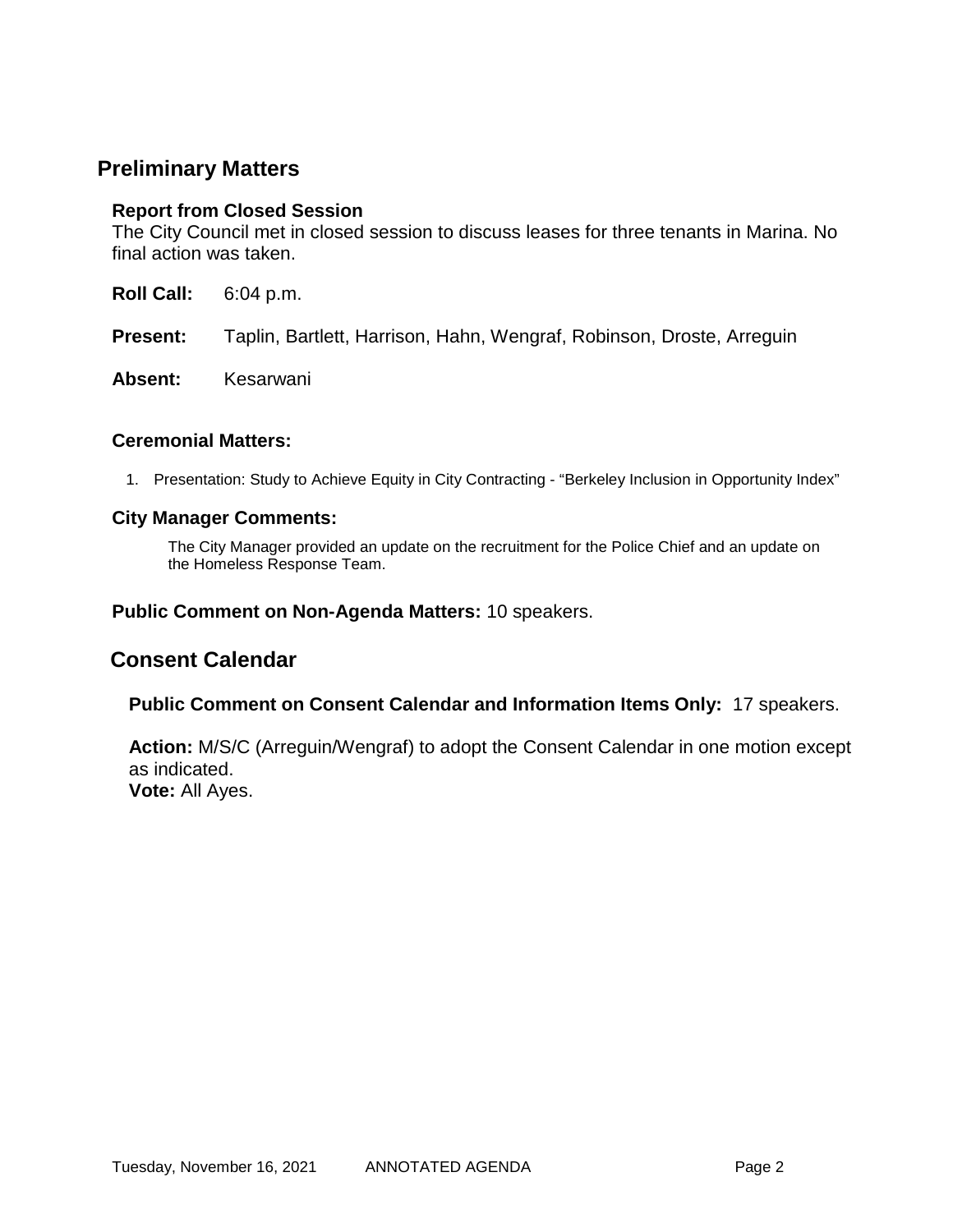**1. Resolution Making Required Findings Pursuant to the Government Code and Directing City Legislative Bodies to Continue to Meet Via Videoconference and Teleconference**

### **From: City Manager**

**Recommendation:** Adopt a resolution making the required findings pursuant to Government Code Section 54953(e)(3) and determining that as a result of the continued threat to public health and safety posed by the spread of COVID-19, City legislative bodies shall continue to meet via videoconference and teleconference, initially ratified by the City Council on September 28, 2021, and subsequently reviewed and ratified on October 26, 2021.

**Financial Implications:** To be determined Contact: Farimah Brown, City Attorney, (510) 981-6950 **Action:** Adopted Resolution No. 70,104–N.S.

**2. Formal Bid Solicitations and Request for Proposals Scheduled for Possible Issuance After Council Approval on November 16, 2021 From: City Manager**

**Recommendation:** Approve the request for proposals or invitation for bids (attached to staff report) that will be, or are planned to be, issued upon final approval by the requesting department or division. All contracts over the City Manager's threshold will be returned to Council for final approval.

**Financial Implications:** \$15,120,000

Contact: Henry Oyekanmi, Finance, (510) 981-7300 **Action:** Approved recommendation.

**3. Authorizing Acceptance of California Department of Public Health California Equitable Recovery Initiative Grant Award From: City Manager**

**Recommendation:** Adopt a Resolution authorizing the City Manager or her designee to submit grant agreements to California Department of Public Health (CDPH) to accept an award of California Equitable Recovery Initiative (CERI) grant funds, and to execute any resultant revenue agreements and amendments in order to support health equity efforts in response to the COVID19 pandemic.

#### **Financial Implications:** See report

Contact: Lisa Warhuus, Health, Housing, and Community Services, (510) 981-5400 **Action:** Adopted Resolution No. 70,105–N.S.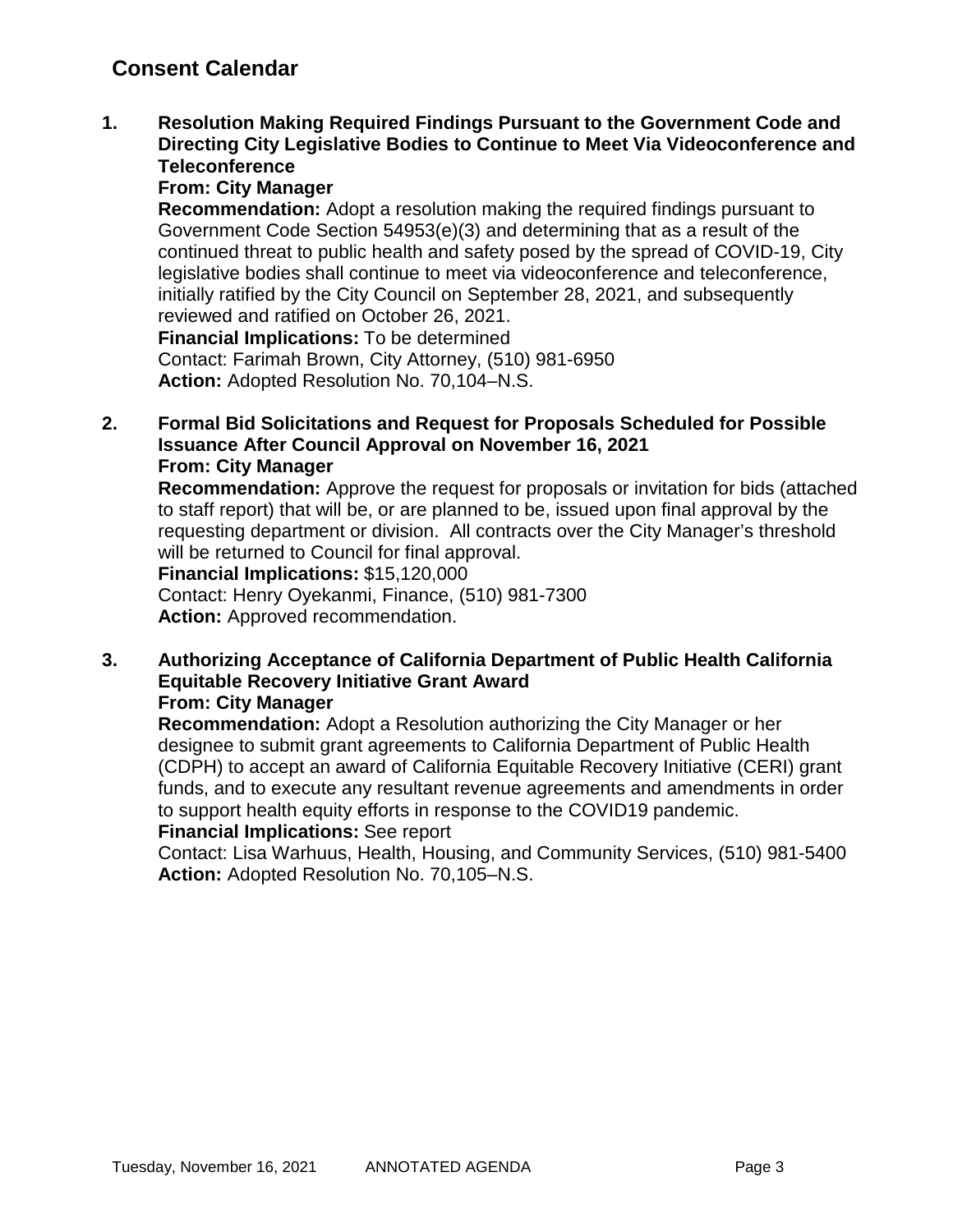### **4. ONTRACK Program Resources Inc. - Support Services for African American Community Members**

### **From: City Manager**

**Recommendation:** Adopt a Resolution authorizing the City Manager or her designee to execute a contract and any amendments with ONTRACK Program Resources Inc., funded through State of California Mental Health Services Act (MHSA) Prevention and Early Intervention (PEI) dollars, for support services for African American community members, for an initial contract not to exceed \$75,000 through June 30, 2022.

#### **Financial Implications:** See report

Contact: Lisa Warhuus, Health, Housing, and Community Services, (510) 981-5400 **Action:** Adopted Resolution No. 70,106–N.S.

### **5. Salary Adjustment to Market Median for Department Heads From: City Manager**

**Recommendation:** Adopt a Resolution to amend Resolution No. 69,998-N.S. (Classification and Salary Resolution for classifications in Representation Unit Z-1 Confidential and Executive Management Employees) to increase the salary of the department heads of Finance (\$19,332 to \$21,133), Human Resources (\$19,332 to \$20,179), Information Technology (\$19,332 to \$21,451), Parks, Recreation and Waterfront (\$20,152 to \$20,987), Planning (\$19,332 to \$19,634), Public Works (\$20,152 to \$21,432), and Fire Chief (\$20,439 to \$21,626) be increased per month effective November 14, 2021, to bring their salaries in line with the median of the salaries of City/County department heads in comparable jurisdictions in the Bay Area.

#### **Financial Implications:** See report

Contact: Donald E. Ellison, Human Resources, (510) 981-6800 **Action:** Adopted Resolution No. 70,107–N.S.

### **6. Commission Reorganization: Creating the Parks, Recreation, and Waterfront Commission**

### **From: City Manager**

**Recommendation:** Adopt an Ordinance repealing and re-enacting Berkeley Municipal Code Chapter 3.26 to create the Parks, Recreation, and Waterfront Commission, and repealing Berkeley Municipal Code Chapters 3.27 (Children, Youth, and Recreation Commission) and 3.08 (Berkeley Animal Care Commission). **Financial Implications:** See report

Contact: Scott Ferris, Parks, Recreation and Waterfront, (510) 981-6700 **Action:** Item 6 continued to November 30, 2021.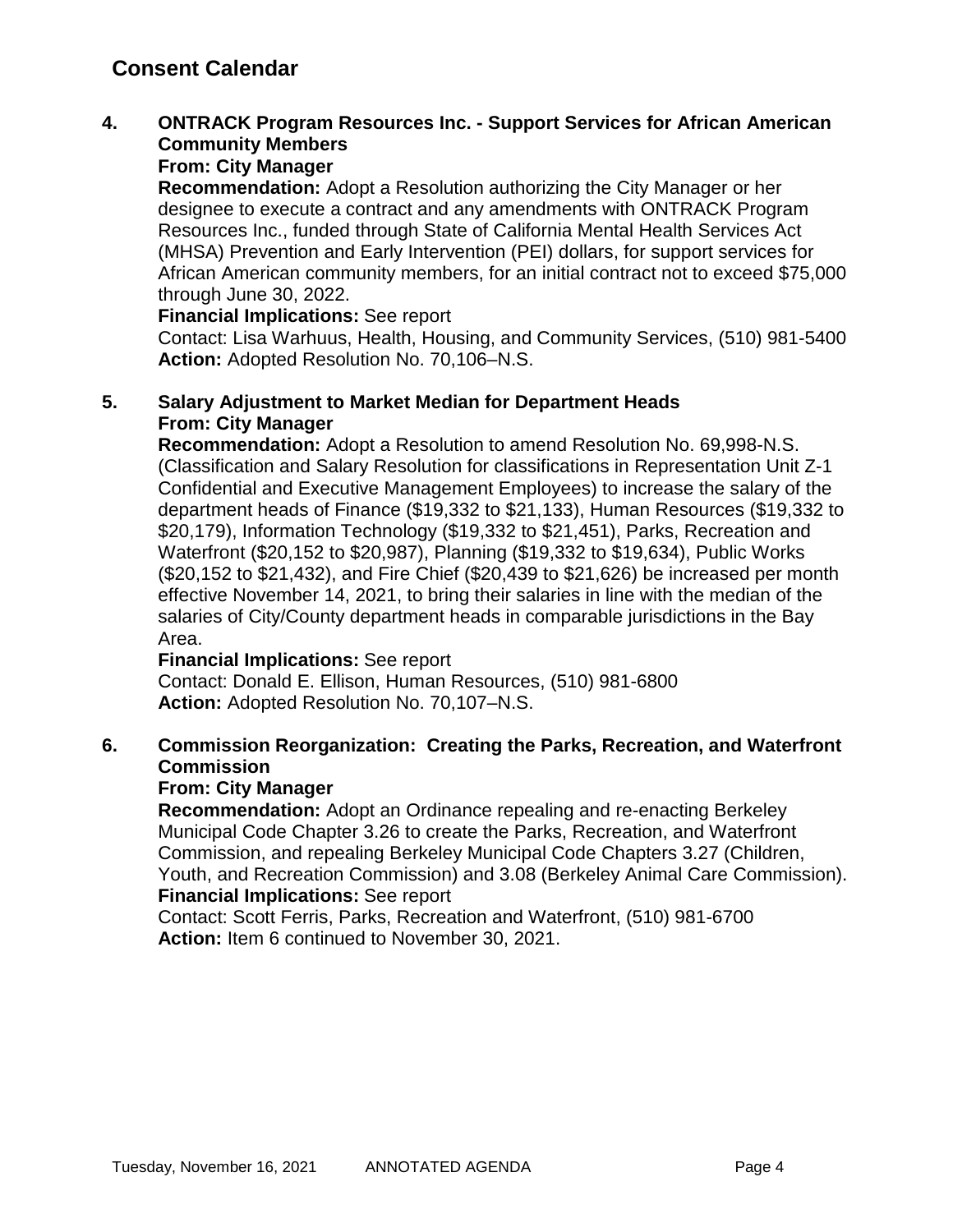**7. Amendment to the Agreement for Maintenance of State Highways in the City between the California Department of Transportation and City of Berkeley From: City Manager**

**Recommendation:** Adopt a Resolution authorizing the City Manager to execute an amendment to the Agreement with the California Department of Transportation (Caltrans) for maintenance of the State highways within the City of Berkeley. The amendment will address two new traffic signals; 1) the new traffic signal at the intersection of San Pablo Avenue and Parker Street which will be constructed by Kaiser Permanente as part of their project's mitigation measure, and 2) the new traffic signal constructed by Caltrans at the intersection of San Pablo Avenue and Bancroft Way.

**Financial Implications:** See report Contact: Liam Garland, Public Works, (510) 981-6300 **Action:** Adopted Resolution No. 70,108–N.S.

**8. Vision 2050: A Year of Progress to Creating Sustainable and Resilient Infrastructure for Berkeley**

**From: City Manager**

**Recommendation:** Accept the progress report on the 1-year anniversary of the Council's adoption of the Vision 2050 framework report. **Financial Implications:** See report Contact: Liam Garland, Public Works, (510) 981-6300 **Action:** Accepted the report.

#### **9. Contract No. 31900031 Amendment: Downtown Streets Team From: City Manager**

**Recommendation:** Adopt a Resolution authorizing the City Manager to amend Contract No. 31900031 with Downtown Streets Team to add additional scope to address enhanced needs for services around encampments and neighborhoods, and increase the contract by \$355,000 for a new not to exceed amount of \$1,275,304, through June 30, 2022.

**Financial Implications:** See report Contact: Liam Garland, Public Works, (510) 981-6300 **Action:** Adopted Resolution No. 70,109–N.S.

### **10. Purchase Order: Atlantic Machinery, Inc. for One Ravo Sweeper From: City Manager**

**Recommendation:** Adopt a Resolution satisfying the requirements of City Charter Article XI Section 67.2 allowing the City to participate in Sourcewell contract bid procedures and authorizing the City Manager to execute a purchase order with Atlantic Machinery, Inc. for one (1) Ravo Sweeper in an amount not to exceed \$285,000.

**Financial Implications:** See report

Contact: Liam Garland, Public Works, (510) 981-6300 **Action:** Adopted Resolution No. 70,110–N.S.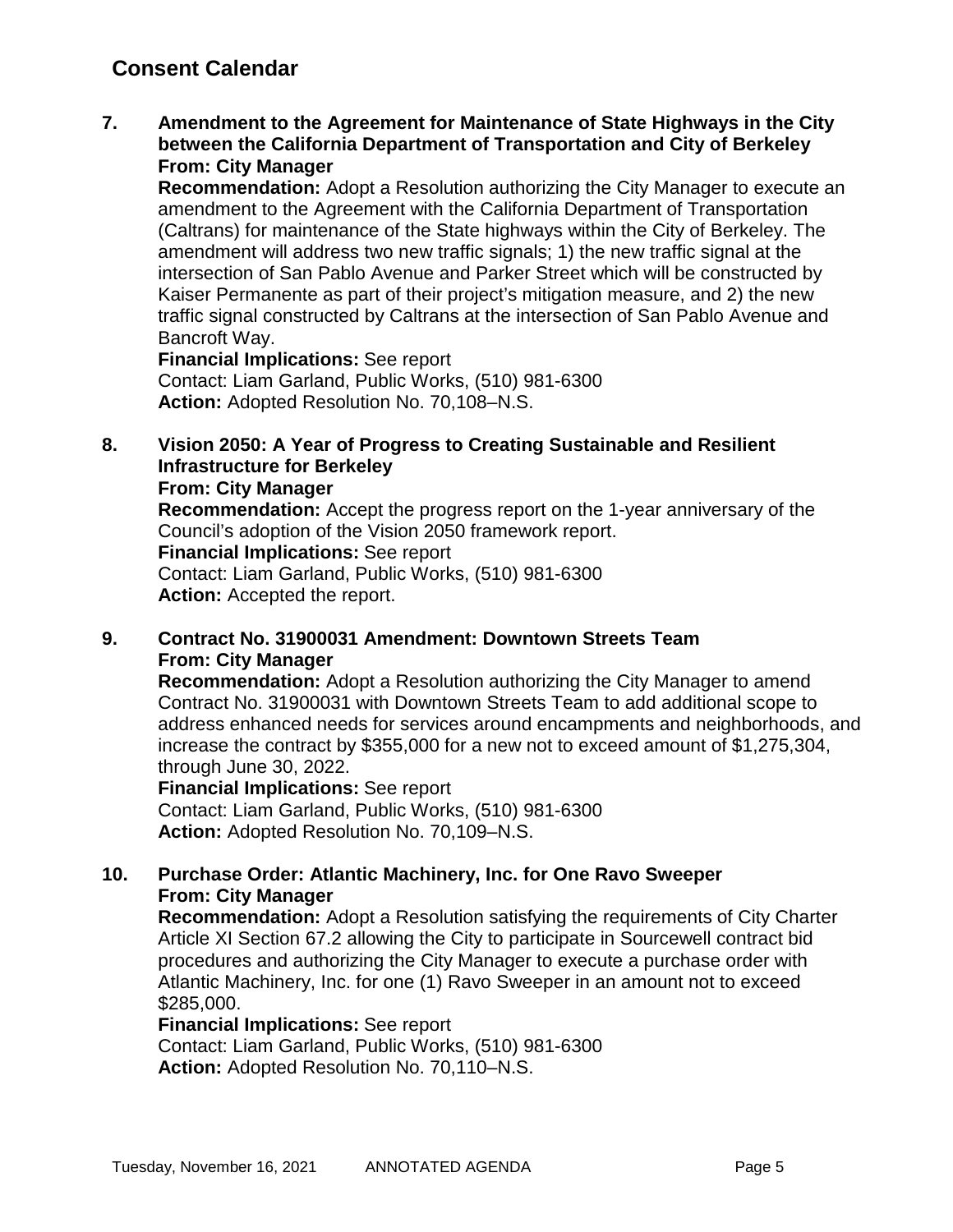**11. Filling Vacancies Among the Elected Representatives of the Poor From: Human Welfare and Community Action Commission Recommendation:** Adopt a Resolution confirming the appointments of Mr. George Lippman (District 3) as elected representatives of the poor on the Human Welfare and Community Action Commission (HWCAC), having been voted at the HWCAC July 21, 2021 meeting, and that his term expire November 28, 2022. **Financial Implications:** None Contact: Mary-Claire Katz, Commission Secretary, (510) 981-5400 **Action:** Adopted Resolution No. 70,111–N.S.

## **Council Consent Items**

**12. Salary Adjustment for City Manager From: Mayor Arreguin (Author)**

> **Recommendation:** Adopt a Resolution to amend Resolution No. 69,998-N.S. (Classification and Salary Resolution for classifications in Representation Unit Z-1 Confidential and Executive Management Employees) to increase the salary of the City Manager from \$25,119 per month to \$32,180 per month effective November 14, 2021 to bring her salary in line with the median of the salaries of City/County Managers and Administrators in comparable jurisdictions in the Bay Area. **Financial Implications:** See report Contact: Jesse Arreguin, Mayor, (510) 981-7100

**Action:** Adopted Resolution No. 70,112–N.S.

**13. Condemning Facebook/Meta for its Role in the Rise of Hate Crimes From: Mayor Arreguin (Author), Councilmember Hahn (Co-Sponsor), Councilmember Wengraf (Co-Sponsor), Councilmember Bartlett (Co-Sponsor) Recommendation:** Adopt a Resolution condemning Facebook and its parent company Meta for failing to address mitigating hate speech while censoring efforts to promote awareness around hate crimes.

#### **Financial Implications:** None

Contact: Jesse Arreguin, Mayor, (510) 981-7100

**Action:** Revise the recommendation to read: "Adopt a Resolution condemning Facebook and its parent company Meta for giving hate speech a megaphone while censoring efforts to promote awareness around hate crimes." Adopt Resolution No. 70,113–N.S. amended to add a resolved clause to state:

*BE IT FURTHER AND FINALLY RESOLVED, that the Berkeley City Council calls on Facebook/Meta to update its policies to address hate speech and the proliferation of misinformation.*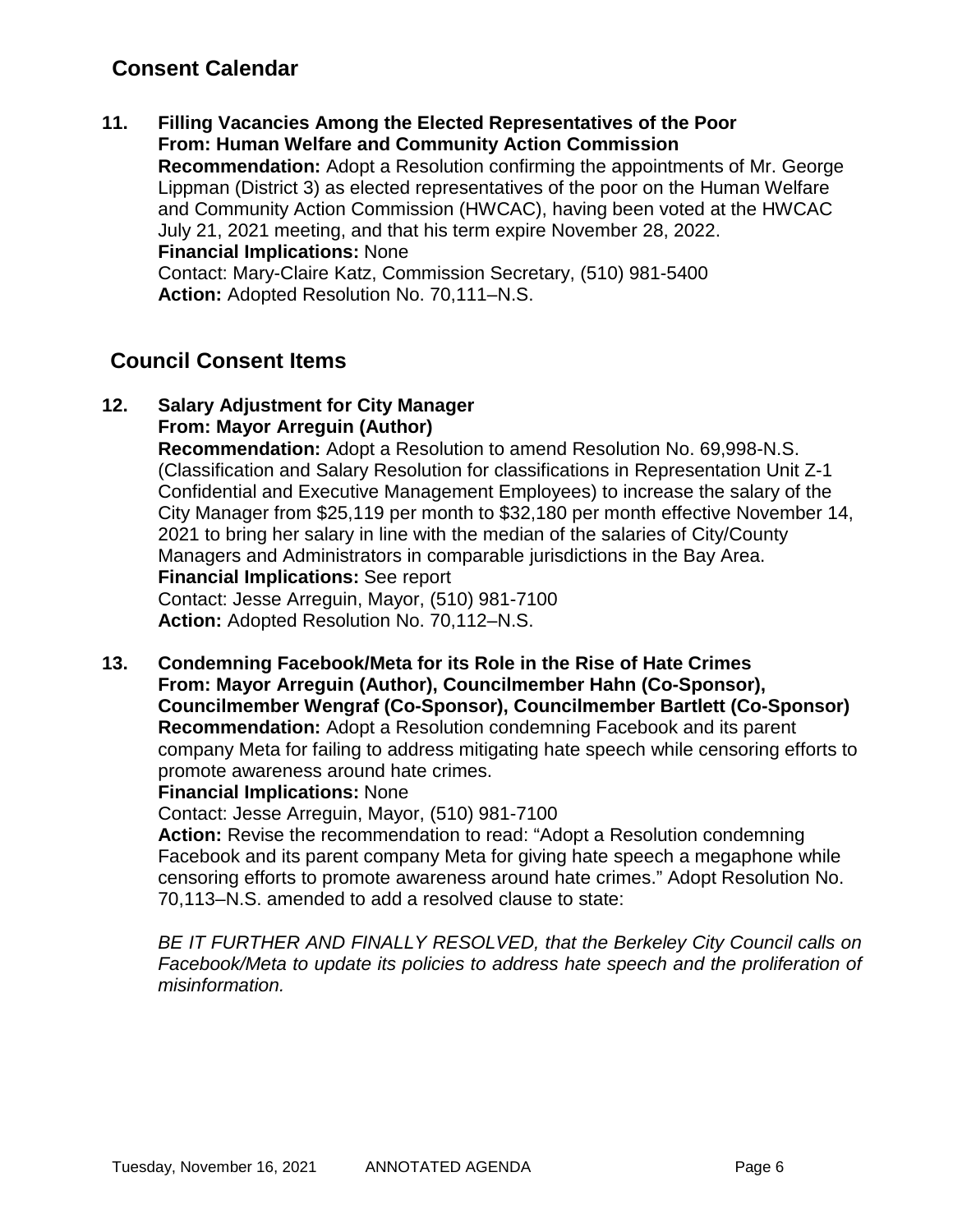## **Council Consent Items**

**14. Budget Referral: Curtis Street Traffic Diverters From: Councilmember Taplin (Author) Recommendation:** Refer to the November Annual Appropriation Ordinance the funding of traffic diverters at the following intersections: 1. Curtis Street and Channing Way and 2. Curtis Street and Addison Street. **Financial Implications:** \$100,000 Contact: Terry Taplin, Councilmember, District 2, (510) 981-7120 **Action:** Approved recommendation.

## **Action Calendar – Public Hearings**

### **15. Renewal of the Elmwood Avenue BID for Calendar Year 2022 From: City Manager**

**Recommendation:** Conduct a public hearing and, upon conclusion, adopt a Resolution confirming the Annual Report and Budget for the Elmwood Business Improvement District (hereafter, "the District", "the Elmwood BID" or "the BID") for 2021-22 and, if no majority protest exists, levy annual assessments in the District for calendar year 2022 to finance services and improvements and authorize a fiscal agency contract with Elmwood Business Association for receipt and expenditure of District funds.

**Financial Implications:** See report Contact: Eleanor Hollander, Economic Development, (510) 981-7530

**Public Testimony:** The Mayor opened the public hearing. 0 speakers.

M/S/C (Arreguin/Wengraf) to close the public hearing.

**Vote:** Ayes – Kesarwani, Taplin, Bartlett, Harrison, Hahn, Wengraf, Robinson, Arreguin; Noes – None; Abstain – None; Absent – Droste.

Councilmember Droste absent 9:13 p.m. – 9:17 p.m.

**Action:** M/S/C (Arreguin/Wengraf) to adopt Resolution No. 70,114-N.S. confirming the Annual Report and Budget for the Elmwood Business Improvement District (hereafter, "the District", "the Elmwood BID" or "the BID") for 2021-22 and, if no majority protest exists, levy annual assessments in the District for calendar year 2022 to finance services and improvements and authorize a fiscal agency contract with Elmwood Business Association for receipt and expenditure of District funds.

**Vote:** Ayes – Kesarwani, Taplin, Bartlett, Harrison, Hahn, Wengraf, Robinson, Arreguin; Noes – None; Abstain – None; Absent – Droste.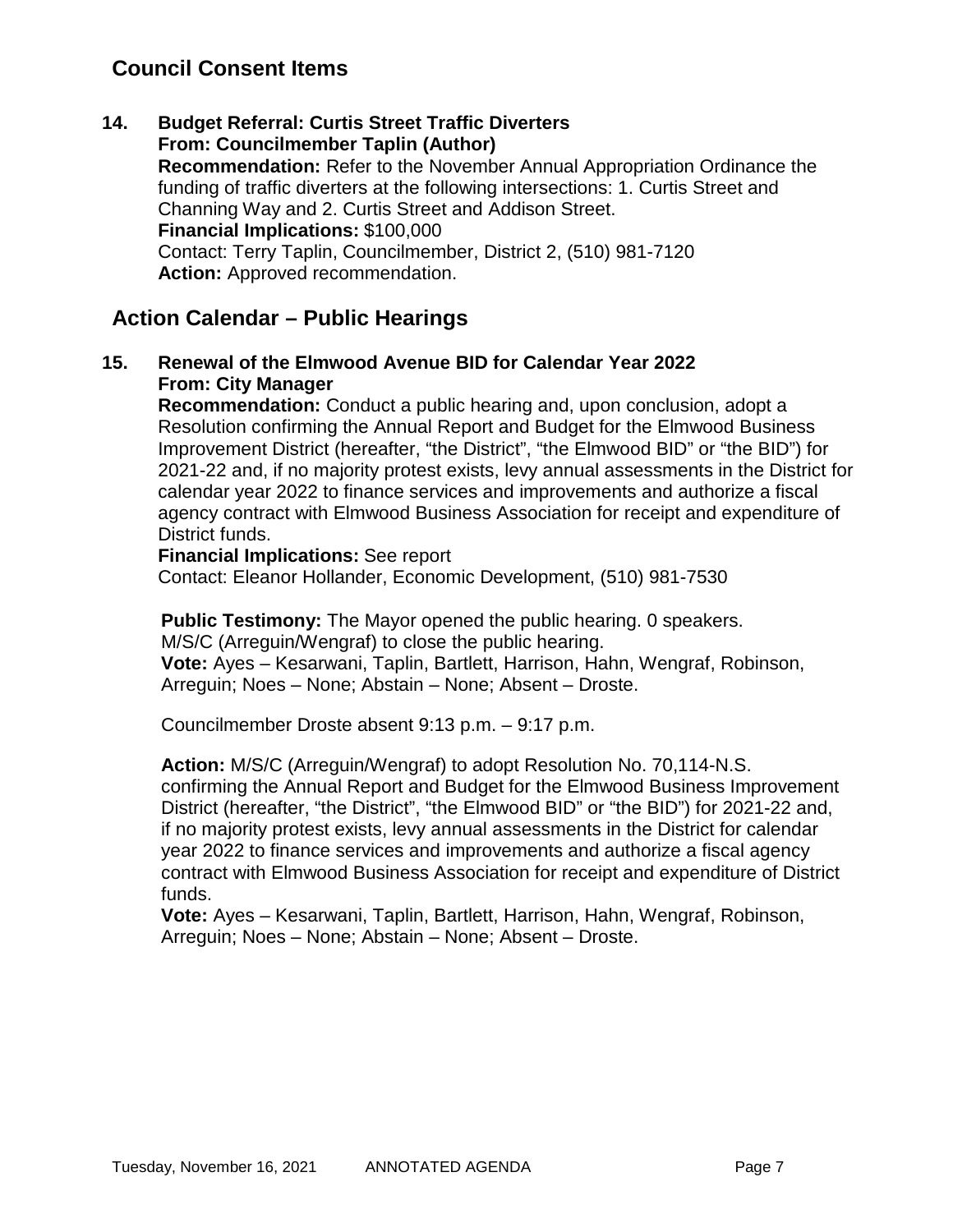## **Action Calendar – Public Hearings**

### **16. Renewal of the Solano Avenue BID for Calendar Year 2022 From: City Manager**

**Recommendation:** Conduct a public hearing and, upon conclusion, adopt a Resolution confirming the Annual Report and Budget for the Solano Avenue Business Improvement District (hereafter, "Solano BID Advisory Board" or "the BID") for 2021-2022 and, if no majority protest exists, levy annual assessments in the District for calendar year 2022 to finance services and improvements and authorize a fiscal agency contract for receipt and expenditure of District funds. **Financial Implications:** See Report

Contact: Eleanor Hollander, Commission Secretary, (510) 981-7530

**Public Testimony:** The Mayor opened the public hearing. 0 speakers. M/S/C (Hahn/Harrison) to close the public hearing. **Vote:** All Ayes.

**Action:** M/S/C (Arreguin/Hahn) to adopt Resolution No. 70,115-N.S. confirming the Annual Report and Budget for the Solano Avenue Business Improvement District (hereafter, "Solano BID Advisory Board" or "the BID") for 2021-2022 and, if no majority protest exists, levy annual assessments in the District for calendar year 2022 to finance services and improvements and authorize a fiscal agency contract for receipt and expenditure of District funds. **Vote:** All Ayes.

### **17. Fees: Vital Records**

#### **From: City Manager**

**Recommendation:** Conduct a public hearing and upon conclusion, adopt a Resolution adopting the Vital Records fee schedule adding a \$2.00 increase to the current fee for the issuance of each birth, death, and fetal death certificate. This fee adjustment is to become effective January 1, 2022 pursuant to Assembly Bill (AB) 128 (Chapter 21, Statutes of 2021), and Health & Safety (H&S) Codes, § 103627, 100425, 100430, and 100435.

#### **Financial Implications:** See report

Contact: Lisa Warhuus, Health, Housing, and Community Services, (510) 981-5400

**Public Testimony:** The Mayor opened the public hearing. 2 speakers. M/S/C (Arreguin/Hahn) to close the public hearing. **Vote:** All Ayes.

**Action:** M/S/C (Arreguin/Wengraf) to adopt Resolution No. 70,116-N.S. **Vote:** All Ayes.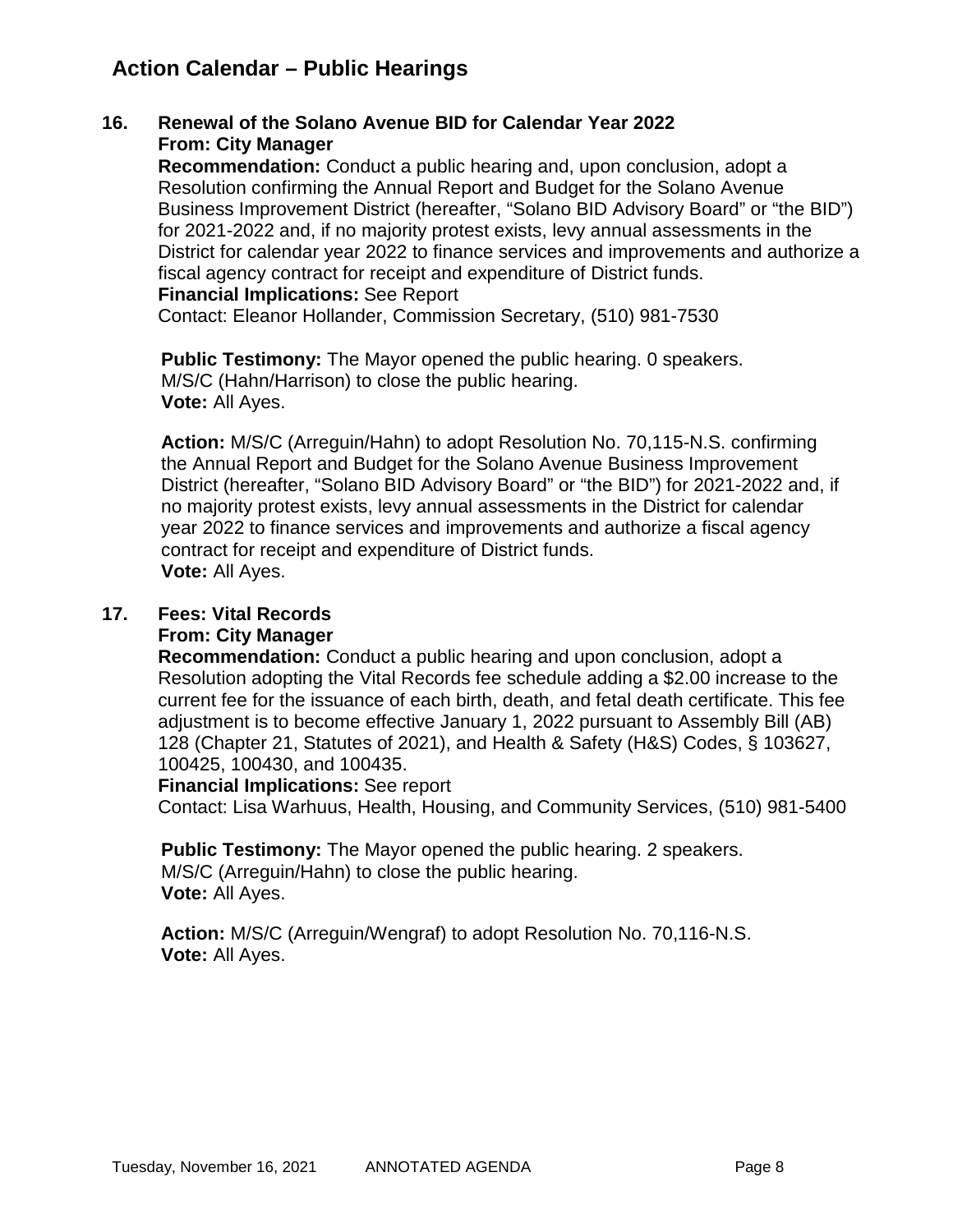## **Action Calendar – Public Hearings**

### **18. Opt-In to Countywide Organics Reduction and Recycling Ordinance From: City Manager**

**Recommendation:** Conduct a public hearing and, upon conclusion, adopt a first reading of an Ordinance adding Chapter 12.35 to the Berkeley Municipal Code opting in to the Alameda County Waste Management Authority's Organics Reduction and Recycling Ordinance with an effective date of January 1, 2022. This Ordinance will bring the City into compliance with the regulations of Senate Bill 1383: Shortlived Climate Pollutants Act of 2016.

**Financial Implications:** See report Contact: Liam Garland, Public Works, (510) 981-6300

**Public Testimony:** The Mayor opened the public hearing. 0 speakers. M/S/C (Arreguin/Harrison) to close the public hearing. **Vote:** All Ayes.

**Action:** M/S/C (Wengraf/Hahn) to adopt first reading of Ordinance No. 7,790-N.S. Second reading scheduled for November 30, 2021. **Vote:** All Ayes.

## **Action Calendar – Continued Business**

**A. Proposal to Allocate Revenues Generated by the Transient Occupancy Tax in the Waterfront Area to the Marina Fund to Avoid Insolvency, Rebuild its Fund Balance and to Stabilize its Finances** *(Continued from November 9, 2021)* **From: Parks and Waterfront Commission**

**Recommendation:** That Council adopt a Resolution adopting a policy that all Transient Occupancy Taxes (TOT hotel tax) generated at the Berkeley Waterfront be allocated to the City's Marina Enterprise Fund. All other property, sales, utility users, and parking taxes; as well as business license and franchise fees, would continue to be allocated to the City's General Fund.

*Policy Committee Recommendation: Send the item to Council with a negative recommendation and additionally request a referral to the Budget & Finance Policy Committee to discuss and develop alternative revenue streams for the Marina Fund including a dedicated reserve*.

**Financial Implications:** See report

Contact: Roger Miller, Commission Secretary, (510) 981-6700

**Action:** 4 speakers. M/S/C (Arreguin/Harrison) to adopt the Policy Committee recommendation to refer to the Budget & Finance Committee to discuss and develop alternative revenue streams for the Marina Fund including a dedicated reserve.

**Vote:** Ayes – Kesarwani, Taplin, Bartlett, Harrison, Hahn, Wengraf, Robinson, Arreguin; Noes – None; Abstain – None; Absent – Droste.

Councilmember Droste absent 9:55 p.m. – 10:55 p.m.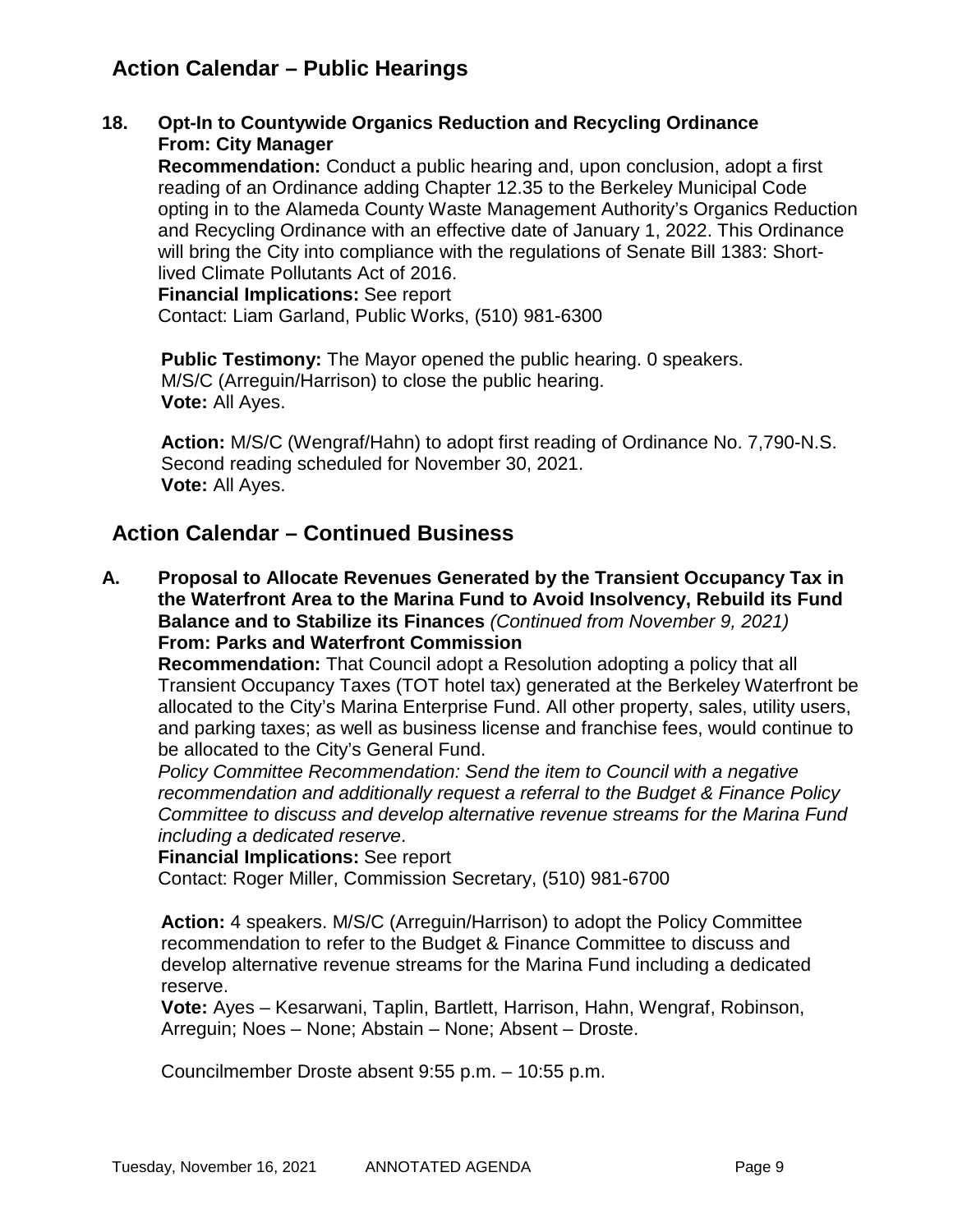## **Public Comment – Items Not Listed on the Agenda -** 1 speaker.

## **Adjournment**

**Action:** M/S/C (Arreguin/Robinson) to adjourn the meeting. **Vote:** Ayes – Kesarwani, Taplin, Bartlett, Harrison, Hahn, Wengraf, Robinson, Arreguin; Noes – None; Abstain – None; Absent – Droste.

Adjourned at 10:55 p.m.

### **Communications – November 16, 2021**

#### **Vision Zero**

1. 26 similarly-worded form letters

### **Automated License Plate Readers (ALPR)**

- 2. 5 similarly-worded form letters
- 3. Elliot Halpern

#### **Accessory Dwelling Unit**

- 4. Jill Bond
- 5. Nancy Kates
- 6. Gene Meyers
- 7. Carla and Dolph Rempp
- 8. Sara Cox
- 9. Rocky Offner
- 10.Tom Hutcheson
- 11.Linda Polsby
- 12.Kenneth Yip
- 13.Pranab Bardhan
- 14.Cameron Woo
- 15.Russ Mitchell

#### **BART Housing**

- 16.13 similarly-worded form letters
- 17.North Berkeley Neighborhood Alliance (2)
- 18.Paul Bickmore
- 19.Jeffrey Wescott
- 20.Gary Miguel
- 21.David Soffa
- 22.Teresa Clarke (2)

### **Building Electrification**

- 23.Daniel Tahara
- 24.Igor Tregub, on behalf of Sierra Club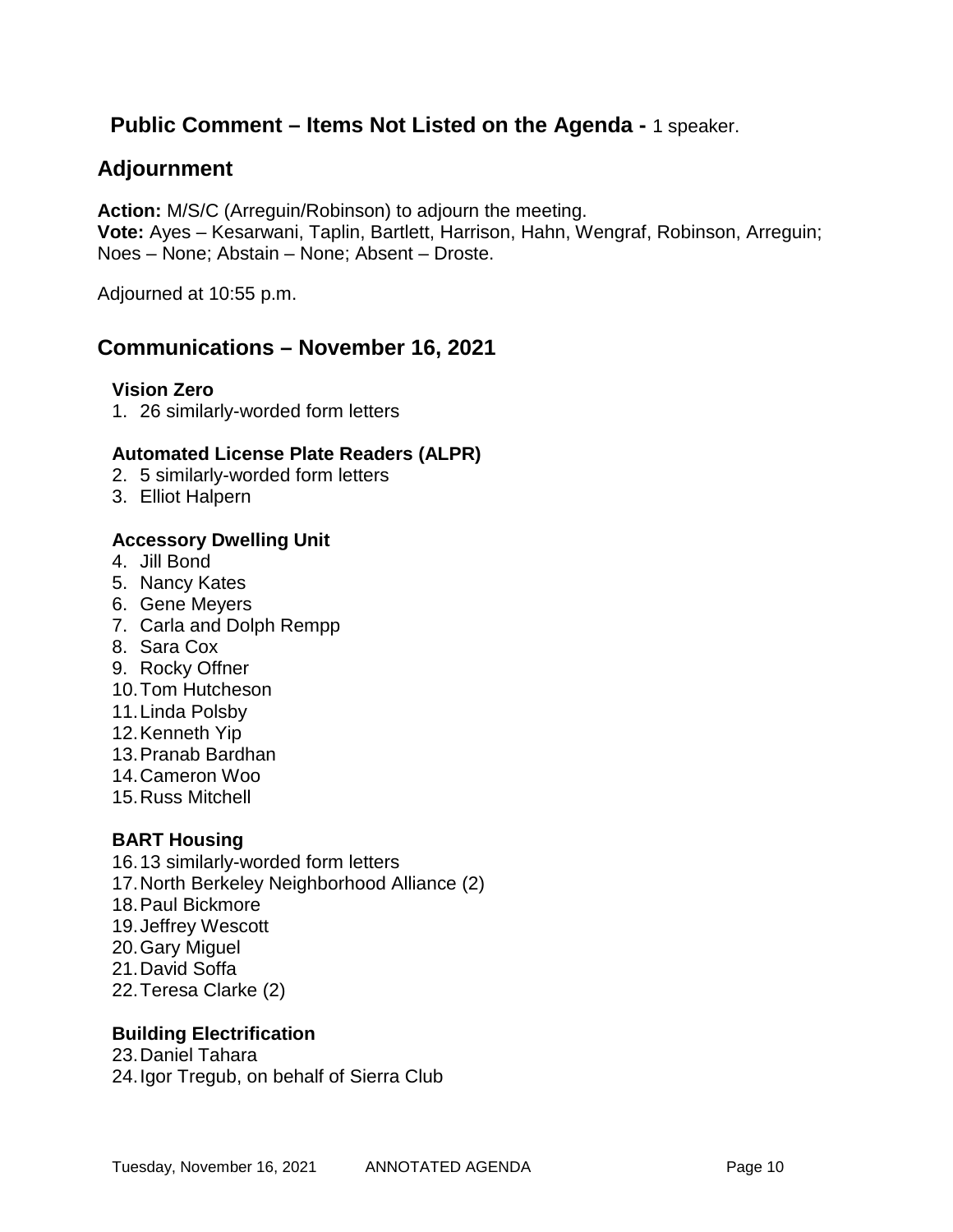#### **Bayer Development Agreement**

25.Jennifer Lovvorn, secretary of the Civic Arts Commission 26.Kathryn Reasoner 27.Kim Anno

#### **Berkeley Asphalt Company**

28.Christopher Kroll (2) 29.Councilmember Kesarwani 30.Pear Michaels 31.Meryl Siegal

**Plastic Bag Ordinance**

32. Dexter Griffin

**Vandalism in the Downtown Business District** 33.Susie Kooyman

**Fossil-Fuel Non-Proliferation Treaty** 34.Martin Bourque, on behalf of the Ecology Center

**Access to Drinking Water** 35.David Lerman

**Hope Center and Berkeley Way Apartments** 36.John Parman

**Violation of First Amendment** 37.Nilang Gor

#### **Intent to File Restraining Order**

38.Mellissa Cheatwood

#### **EV Charging**

39.Tom Lent 40.Councilmember Harrison

#### **Homeless Altercations with Business'**

41.Haakon Thallaug, on behalf of Viking Trader

**Downtown Berkeley Ambassadors** 42.John Caner, CEO, Downtown Berkeley Association

**Nevada Cares Campus Briefing** 43.John Caner, CEO, Downtown Berkeley Association

**Hazardous State of Berkeley Streets and Sidewalks**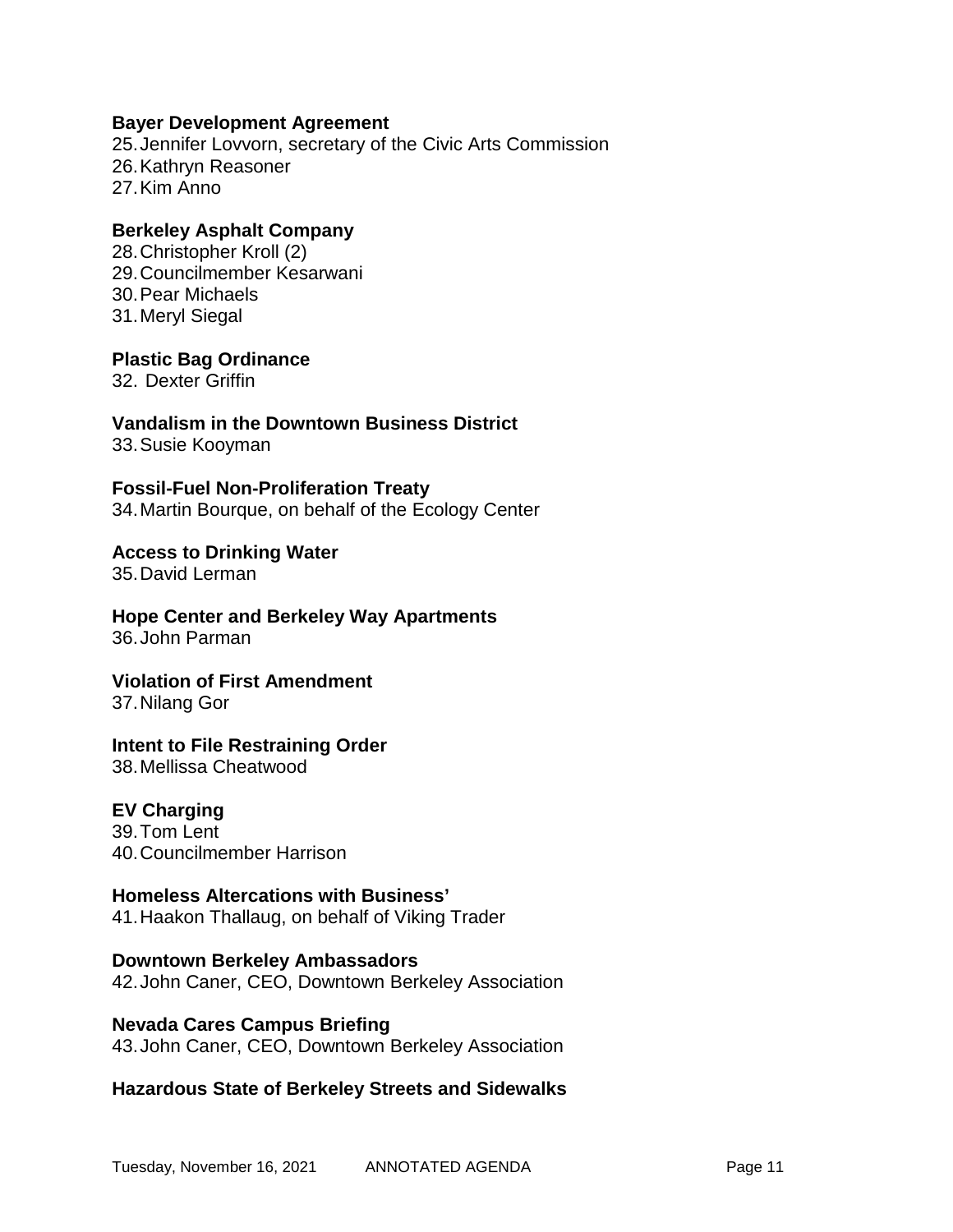44.Sabina McMurtry

**Surging Gun Violence in America** 45.Paul Kealoha Blake

**Climate News** 46.Thomas Lord

**Violation of Sanctuary Contracting Ordinance** 47.Elana Auerbach

**Grizzly Peak Traffic Speed** 48.Joshua Bloom

**Hopkins Street Proposals** 49.Elsa Tranter

**URL's Only** 50.Vivian Warkentin

## **Supplemental Communications and Reports 1**

None

### **Supplemental Communications and Reports 2**

**Item #12: Salary Adjustment for City Manager** 51.Margot Smith 52.Kelly Hammargren

### **Supplemental Communications and Reports 3**

**Item #6: Commission Reorganization: Creating the Parks, Recreation, and Waterfront Commission** 53.Benjamin Otten

**Item #12: Salary Adjustment for City Manager** 54.Berkeley Citizens Action 55.Linda Franklin 56.Phoebe Anne Sorgen

**Item #A: Proposal to Allocate Revenues Generated by the Transient Occupancy Tax in the Waterfront Area to the Marina Fund to Avoid Insolvency, Rebuild its Fund Balance and to Stabilize its Finances**

57.Gordon Wozniak, Chair, Parks & Waterfront Commission